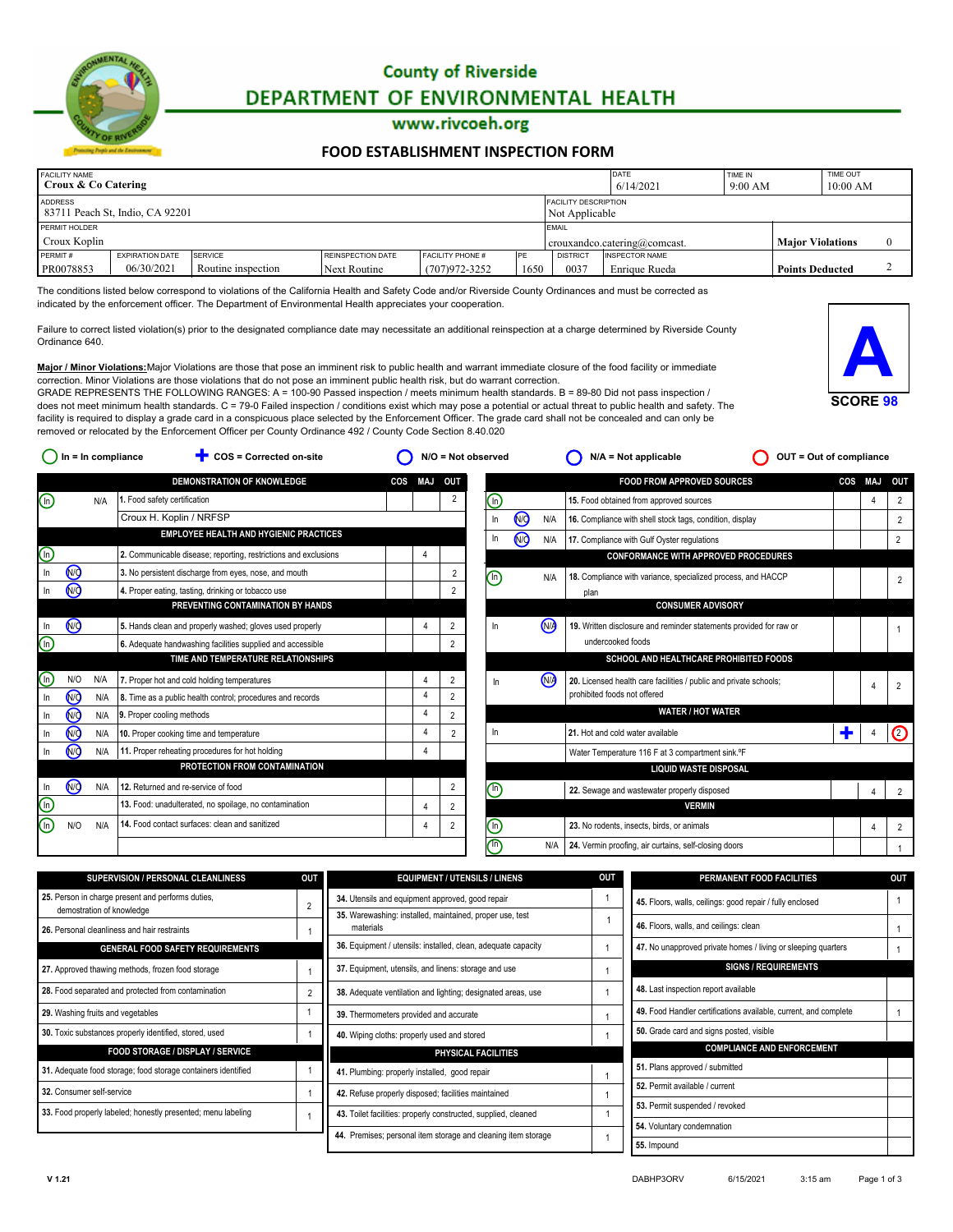

# **County of Riverside** DEPARTMENT OF ENVIRONMENTAL HEALTH

www.rivcoeh.org

#### **[FOOD ESTABLISHMENT INSPECTION FORM](http://rivcoeh.org/)**

FACILITY NAME CO Catering  $\begin{array}{|c|c|c|c|c|}\n\hline\n\text{PFRMIT & & & \text{PFRMIT} \\
\hline\n\text{Croux & Co Catering} & 6/14/2021 & & \text{PFR0078853} \\
\hline\n\end{array}$ 

## **21. HOT AND COLD WATER AVAILABLE**



**Inspector Comments:** Provide hot water at a minimum of 120°F. Observed hot water at 3 compartment sink at 116 F degrees.

**Violation Description:** An adequate, protected, pressurized, potable supply of hot water and cold water shall be provided at all times. Hot water of at least 120°F must be provided for facilities with unpackaged food or packaged potentially hazardous food. Handwashing facilities shall be equipped to provide warm water for at least 15 seconds. (113953(c), 114189, 114192 (a,d), 114192.1, 114195)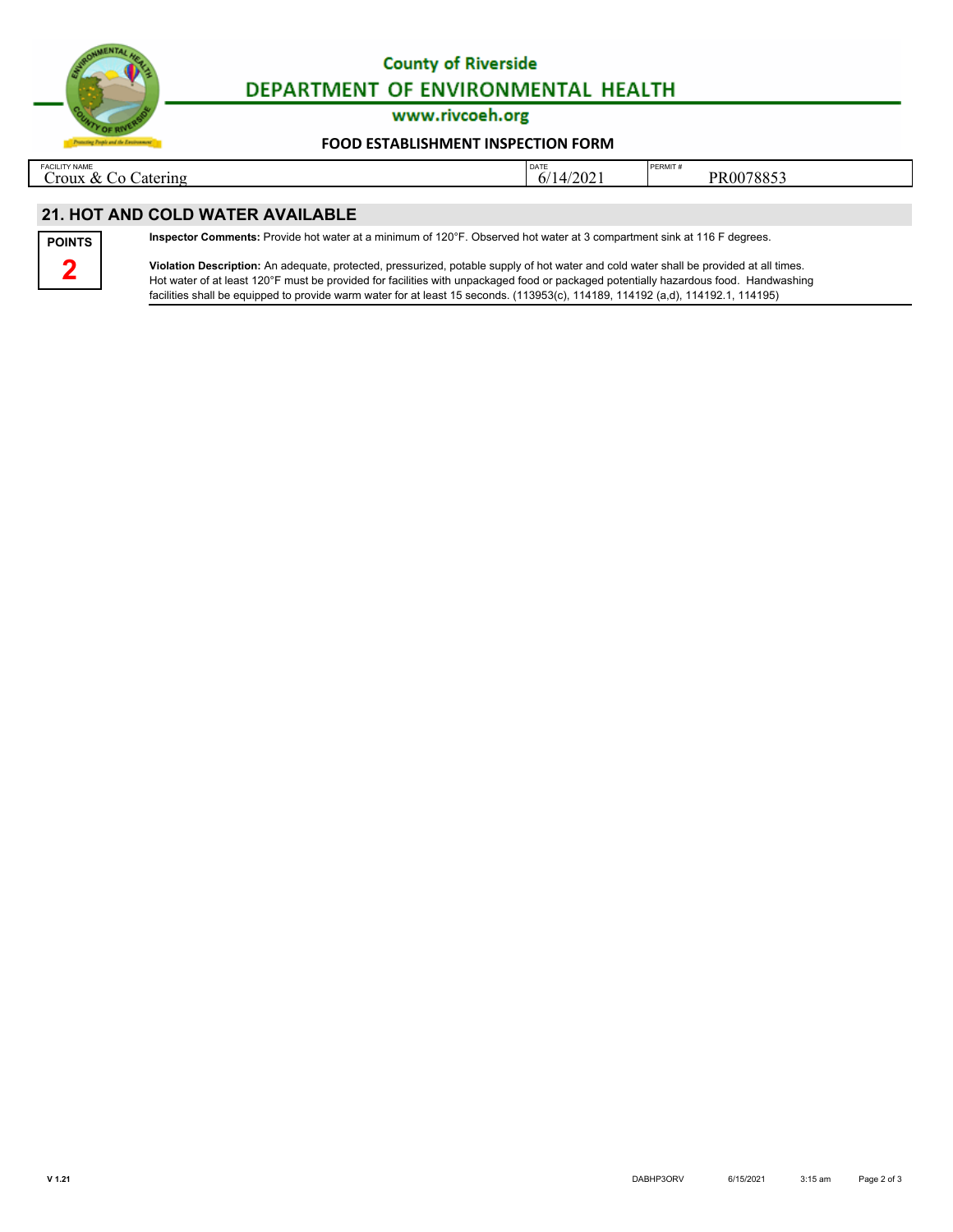

## **County of Riverside** DEPARTMENT OF ENVIRONMENTAL HEALTH

www.rivcoeh.org

### **[FOOD ESTABLISHMENT INSPECTION FORM](http://rivcoeh.org/)**

| <b>FACILITY NAME</b><br>atering<br>. roux<br>α | DATE<br>/202<br>$\Delta$<br> | <b>DEDMIT</b><br>PERMII<br>$\sim$ $\sim$ $\sim$<br>ROO<br>. .<br>(0.01) |
|------------------------------------------------|------------------------------|-------------------------------------------------------------------------|
|                                                |                              |                                                                         |

### **Overall Inspection Comments**

No summary comments have been made for this inspection.

**Did you know** that effective January 1, 2018, the California Health and Safety Code was amended to make it easier for food facilities to donate food? Please consider donating your excess food product to a local food bank, pantry, or soup kitchen. As a good faith food donor, you are protected from civil and criminal liability if the food product later causes harm to its recipient, unless the injury is a direct result of gross negligence or intentional misconduct in the preparation or handling of the donated food. See Section 171425 of the Civil Code and Sections 114432 to 114434 inclusive of the Health and Safety Code. For more information visit our website at www.rivcoeh.org.

**Signature**

Curifu Phresh

**Croux Koplin**

**Person in Charge**

**06/14/2021**

**Environmental Health Specialist Enrique Rueda 06/14/2021**